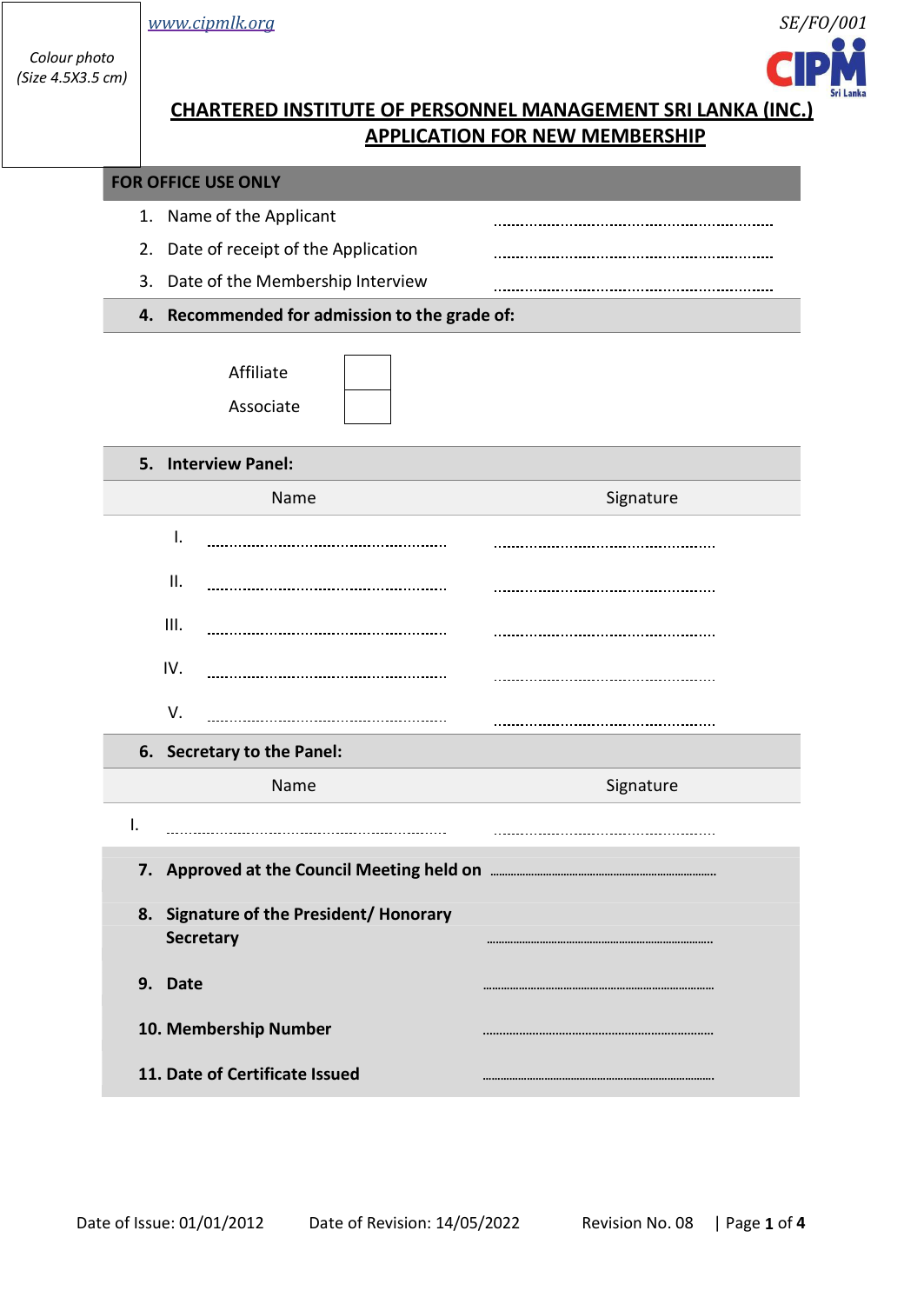

## **1. PERSONAL DETAILS OF THE APPLICANT:**

| Title                                                                      |                                                                                                                                                                                                                                                      |
|----------------------------------------------------------------------------|------------------------------------------------------------------------------------------------------------------------------------------------------------------------------------------------------------------------------------------------------|
| <b>Full Name</b>                                                           |                                                                                                                                                                                                                                                      |
| Last Name                                                                  |                                                                                                                                                                                                                                                      |
| Name with initials                                                         |                                                                                                                                                                                                                                                      |
| Date of Birth                                                              |                                                                                                                                                                                                                                                      |
| <b>NIC Number</b>                                                          |                                                                                                                                                                                                                                                      |
| <b>Residential Address</b>                                                 |                                                                                                                                                                                                                                                      |
| <b>District and Province</b>                                               |                                                                                                                                                                                                                                                      |
| <b>Residential Contact Number</b>                                          |                                                                                                                                                                                                                                                      |
| <b>Mobile Number</b>                                                       |                                                                                                                                                                                                                                                      |
| <b>Email Address</b>                                                       |                                                                                                                                                                                                                                                      |
|                                                                            | Affiliate Membership Number (Only if you are a current affiliate Member)                                                                                                                                                                             |
| 2. OFFICIAL DETAILS:                                                       |                                                                                                                                                                                                                                                      |
| Name of the Organization                                                   |                                                                                                                                                                                                                                                      |
| Type of the Organization<br>(Please Highlight the                          | MNC/ PLC/ LTD/ PVTLTD/ PUBLIC/ FIRM/ PROPRIETOR/ Government<br>Organization/ NGO/ Foreign Embassy/ Ministry                                                                                                                                          |
|                                                                            |                                                                                                                                                                                                                                                      |
| appropriate Type)                                                          |                                                                                                                                                                                                                                                      |
| Sector of the Organization<br>(Please Highlight the<br>appropriate sector) | Finance/Banking/ Insurance/ Service/ Retailing/ Manufacturing-General/ Food &<br>Beverages/ Manufacturing-Apparel/ Plantation / Agri-Business/ Hospitality/<br>Power/ Shipping / Logistics/ Education/ Health, Wellness and Fitness/<br>Construction |
| Size of the Organization - by<br>the number of employees                   | 1-50/ 51-100/ 101-250/ 251-500/ 501-1000/ 1001-2000/ 2001+<br>(Please Highlight the appropriate size)                                                                                                                                                |
| Designation                                                                |                                                                                                                                                                                                                                                      |
| Corporate Level                                                            | Board Director/ CEO/ MD/ Head of Division/ Snr. Manager/ Manager/<br>Asst. Manager/Officer/ Senior Executive/ Executive/ Junior Executive/<br><b>Staff</b>                                                                                           |
| Duration                                                                   |                                                                                                                                                                                                                                                      |
| <b>Postal Address</b>                                                      |                                                                                                                                                                                                                                                      |
| <b>Contact Number</b>                                                      |                                                                                                                                                                                                                                                      |

Date of Issue: 01/01/2012 Date of Revision: 14/05/2022 Revision No. 08 | Page **2** of **4**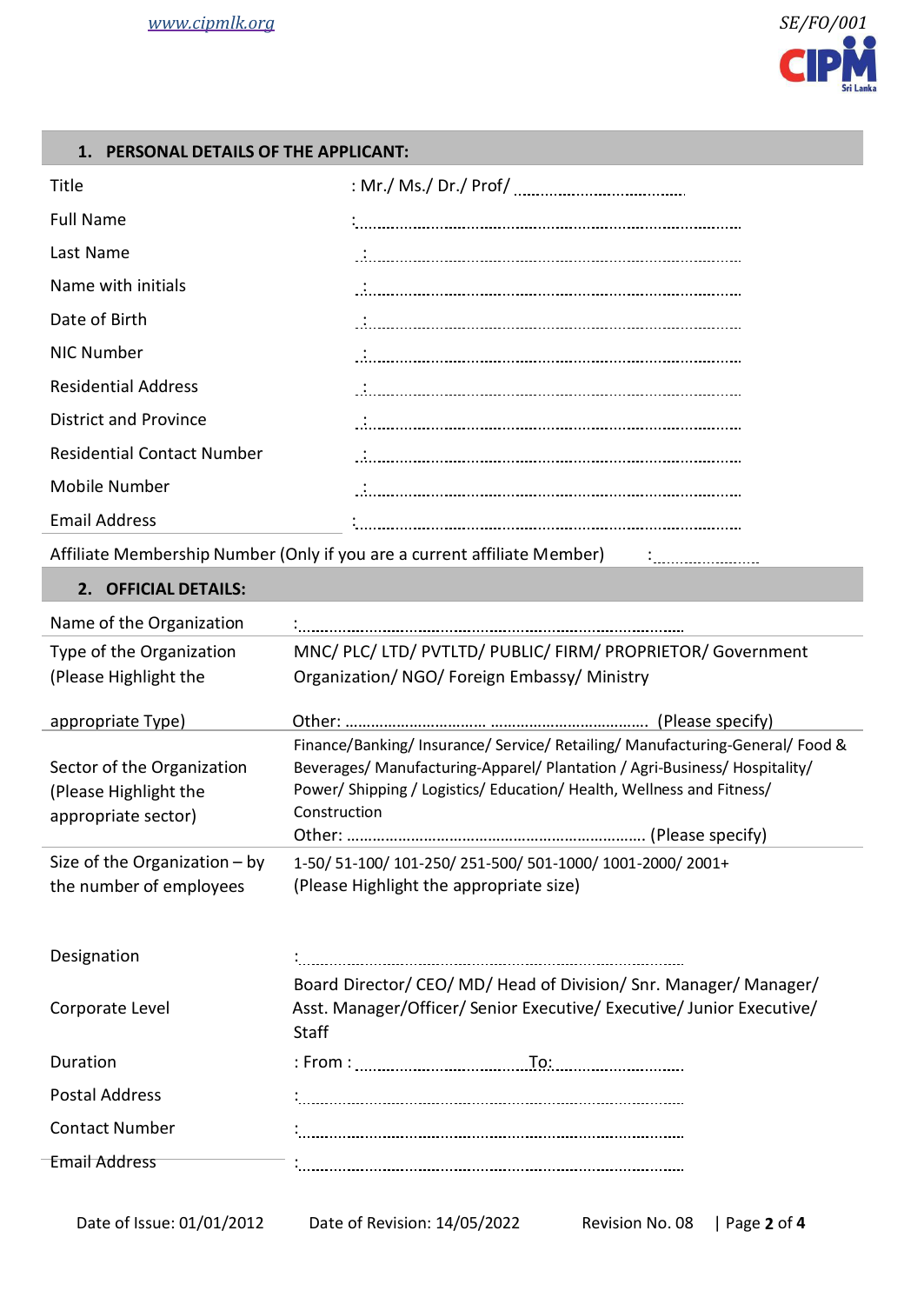

| 3. DETAILS OF CIPM QUALIFICATIONS: |                                                         |                              |                                 |
|------------------------------------|---------------------------------------------------------|------------------------------|---------------------------------|
| No.                                | <b>Qualification</b>                                    | Year of<br><b>Completion</b> | <b>Student</b><br><b>Number</b> |
| 01                                 | Chartered Qualification in Human Resource Management    |                              |                                 |
| 02                                 | Professional Qualification in Human Resource Management |                              |                                 |
| 03                                 | National Diploma in Human Resource Management           |                              |                                 |

#### **4. DETAILS OF HRM DEGREES:**

| No. | <b>Qualification</b>                             | <b>University</b> | Year of<br>Completion |
|-----|--------------------------------------------------|-------------------|-----------------------|
| 01  | Master of Science in Human Resources Management  |                   |                       |
| 02  | Bachelor of Science in Human Resource Management |                   |                       |
| 03  |                                                  |                   |                       |
| 04  |                                                  |                   |                       |

### **5. TRAINING IN PERSONNEL MANAGEMENT OR SPECIALISED FUNCTION OF HR MANAGEMENT**

| No. | <b>Training Program</b> | Organization | <b>Duration</b> |
|-----|-------------------------|--------------|-----------------|
| 01  |                         |              |                 |
| 02  |                         |              |                 |
| 03  |                         |              |                 |
| 04  |                         |              |                 |

#### **6. EMPLOYMENT RECORDS:**

### **i. Details of previous Employmentsrelevant to HR Positions**

| Organization | <b>Designation</b> | $From - To$<br>(MM/YY) | <b>Corporate Level</b> |
|--------------|--------------------|------------------------|------------------------|
|              |                    |                        |                        |
|              |                    |                        |                        |
|              |                    |                        |                        |
|              |                    |                        |                        |
|              |                    |                        |                        |
|              |                    |                        |                        |